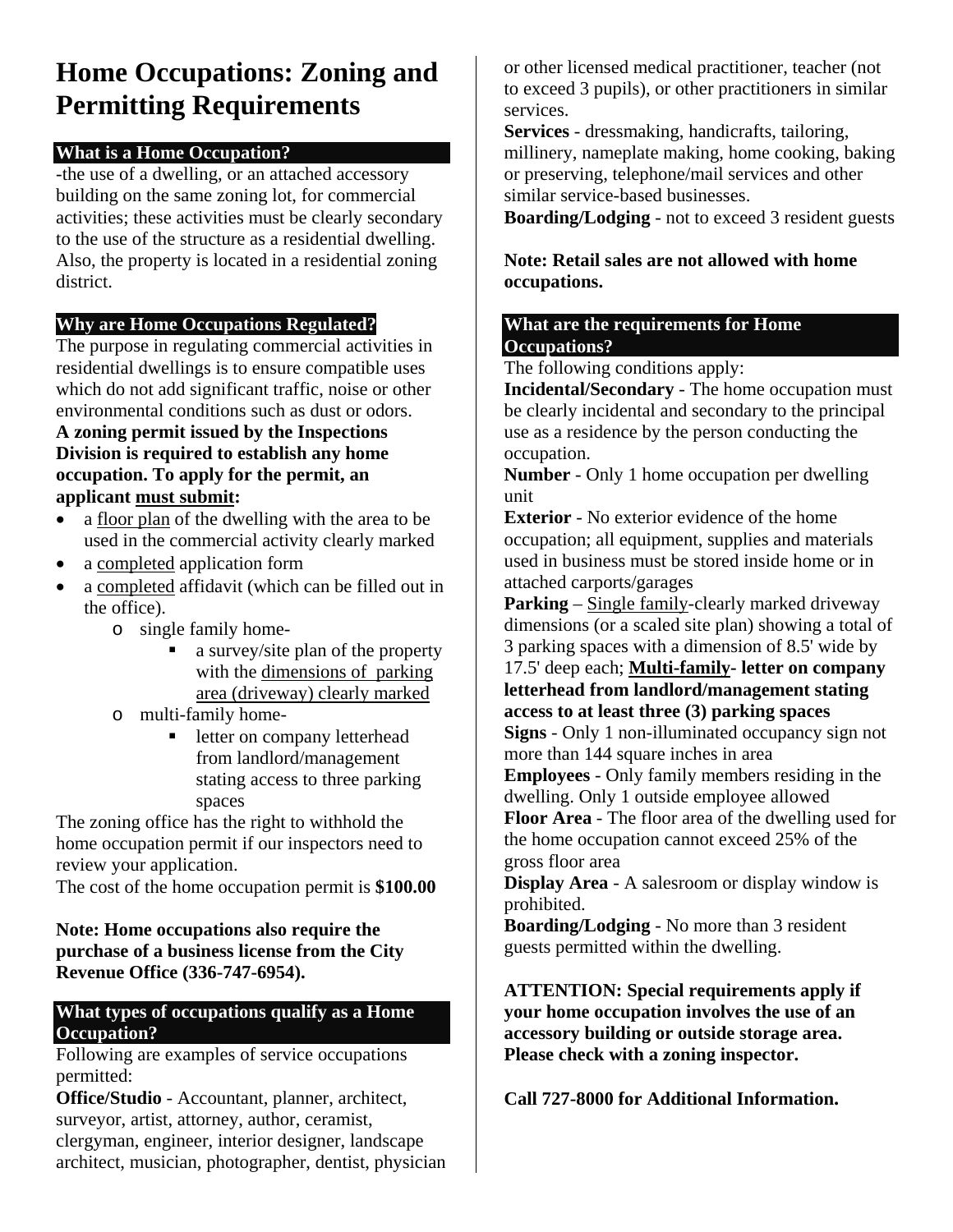#### **APPLICATION FOR HOME OCCUPATION**

|           | Address at which Home Occupation is to be conducted: |               |              |     |
|-----------|------------------------------------------------------|---------------|--------------|-----|
|           |                                                      | <b>Street</b> |              |     |
|           |                                                      | City          | <b>State</b> | Zip |
| Tax Block | Tax $Lot(s)$                                         | <b>PIN</b>    |              |     |

Please answer all questions completely (one word answers are not sufficient). Use additional page if necessary.

- 1. State, in detail, the type of business and how it will be operated.
- 2. Will customers come to the home? If so, how many/often?
- 3. Will any products be sold at the home? If so, please explain.
- 4. Will materials used in the home occupation be delivered to the home or will products be picked-up? If products are delivered to home, how frequently?
- 5. Will the home occupation result in any increase in glare, dust, electrical interference, smoke or odor?
- 6. Will the home occupation be conducted entirely within the home? If not conducted in home only, please explain where.
- 7. What percent of the floor area of the home will be used in the home occupation? (see attached page if you are unsure of how to figure the percentage)
- 8. Will there be any external evidence of a home occupation such as vehicles, equipment, or materials parked or stored outside?
- 9. How many people living outside the home will be employed in the home occupation? If YES please identify: NAME: ADDRESS
- 10. How many off-street parking spaces can be provided?
- 11. Will there be a sign advertising the home occupation? If so, how large? Note: Signs
- 12. larger than 144 square inches (i.e. 12" X 12") are not allowed.
- 13. Will the dwelling be occupied by Applicant as a residence?

This information provided above is true to the best of my knowledge.

\_\_\_\_\_\_\_\_\_\_\_\_\_\_\_\_\_\_\_\_\_\_\_\_\_\_\_\_\_\_\_\_\_ Signature

\_\_\_\_\_\_\_\_\_\_\_\_\_\_\_\_\_\_\_\_\_\_\_\_\_\_\_\_\_\_\_\_\_

\_\_\_\_\_\_\_\_\_\_\_\_\_\_\_\_\_\_\_\_\_\_\_\_\_\_\_\_\_\_\_\_\_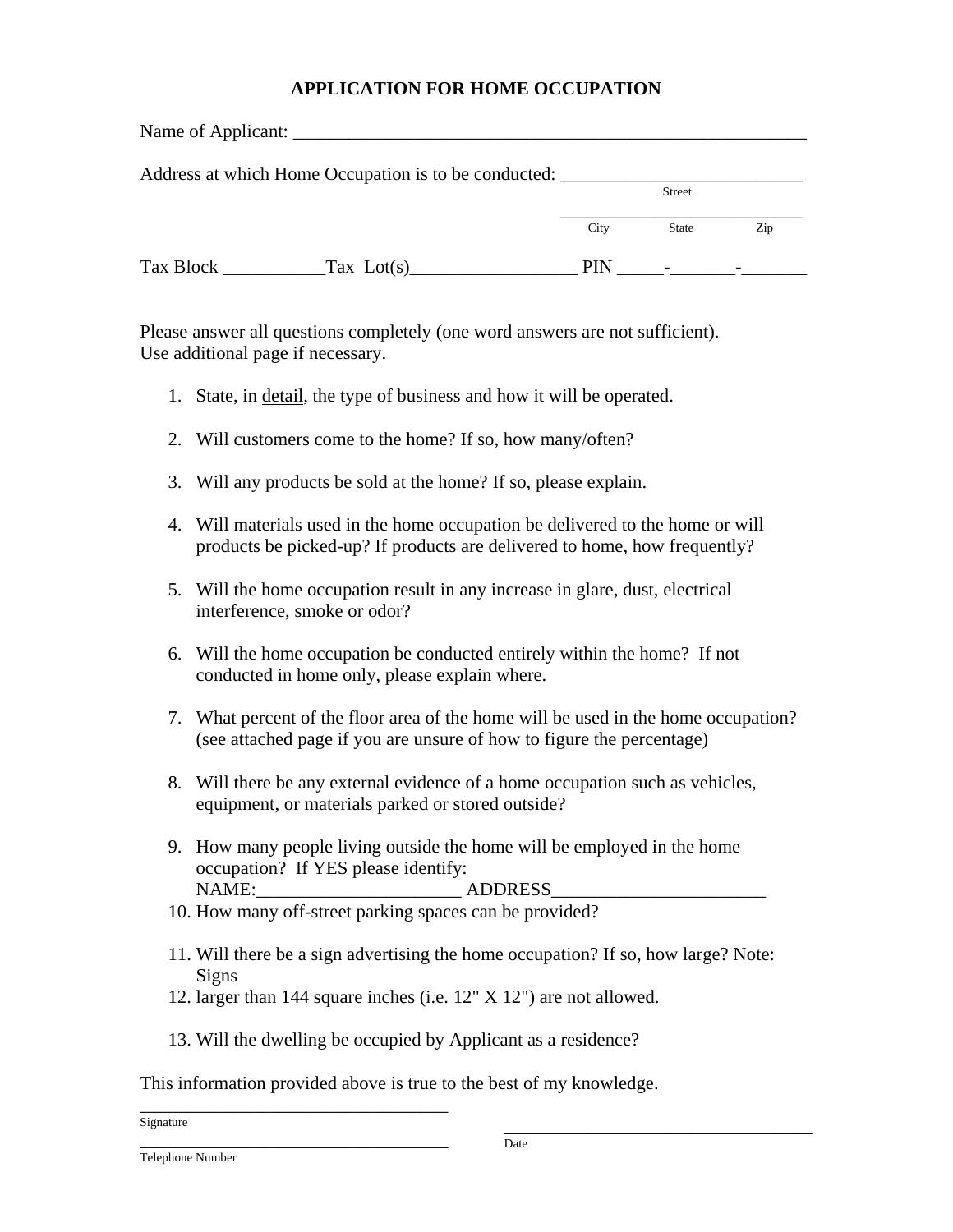### **AFFIDAVIT**

#### **TO WHOM IT MAY CONCERN:**

| I request permission to operate a                                                 |                         |      |       |     |
|-----------------------------------------------------------------------------------|-------------------------|------|-------|-----|
|                                                                                   | Type of Home Occupation |      |       |     |
| in my home located at                                                             |                         |      |       |     |
| <b>Street</b>                                                                     |                         | City | State | Zip |
| I agree to comply with the requirements for a Home Occupation as specified in the |                         |      |       |     |
| Unified Development Ordinance, adopted January 1, 1995 which are as follows:      |                         |      |       |     |

- 1. A home occupation shall not significantly increase the traffic, noise, electrical interference, glare, dust, smoke, or odor which is normally found in the vicinity when such use is not in operation.
- 2. Home occupations shall be conducted entirely within the principal building and shall be clearly incidental and secondary to the permitted Principal use of the building.
- 3. The floor area used for the home occupation shall not exceed 25 percent of the total floor area of a dwelling unit except where lodging is provided for resident guests, and no home occupation shall be operated in more than one dwelling unit.
- 4. No exterior evidence of the presence of a home occupation shall be permitted except as hereinafter provided; not shall the presence of such incidental use change the exterior character of such dwelling unit.
	- a. There shall be no sales rooms or display windows; nor shall any materials or supplies be stored in the open.
	- b. No sign announcing the presence of a home occupation shall be permitted other than an occupancy sign not more than 144 square inches (i.e.12" X 12") in area.
- 5. Only members of the immediate family residing in the same dwelling unit and not more than one other employee may be employed in the operation of a home occupation.

|       | ADDRESS: |
|-------|----------|
|       |          |
| DATE: |          |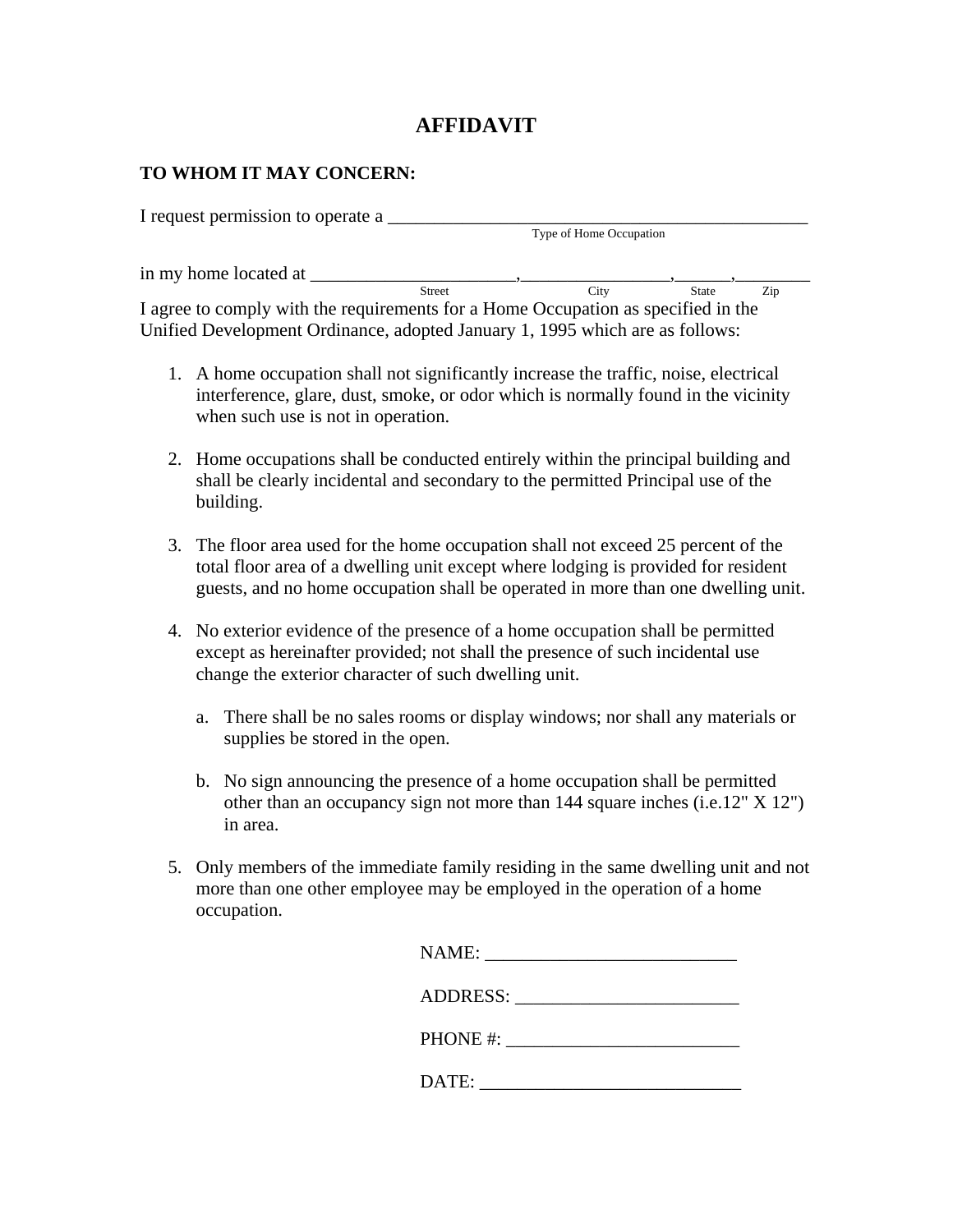#### EXAMPLE OF A SITE PLAN/SURVEY

#### DIRECTIONS FOR DIAGRAMS

#### FLOOR PLANS

For each level of the primary dwelling, including basements, draw a sketch of the floor plan. Each room must be labeled with the area of the proposed home occupation clearly identified in the sketch. The proposed area must show dimensions of the room or space to be used. Each floor of the dwelling must be on separate pieces of paper clearly identifying the floor.



HOME OCCUPATION: 10x10=100 SQUARE FEET TOTAL SQUARE FOOTAGE: 1600 = 100%<br>PERCENTAGE (%) OF HOME=6.25% = x 100/1600=6.25%

Revised 09/16/2008